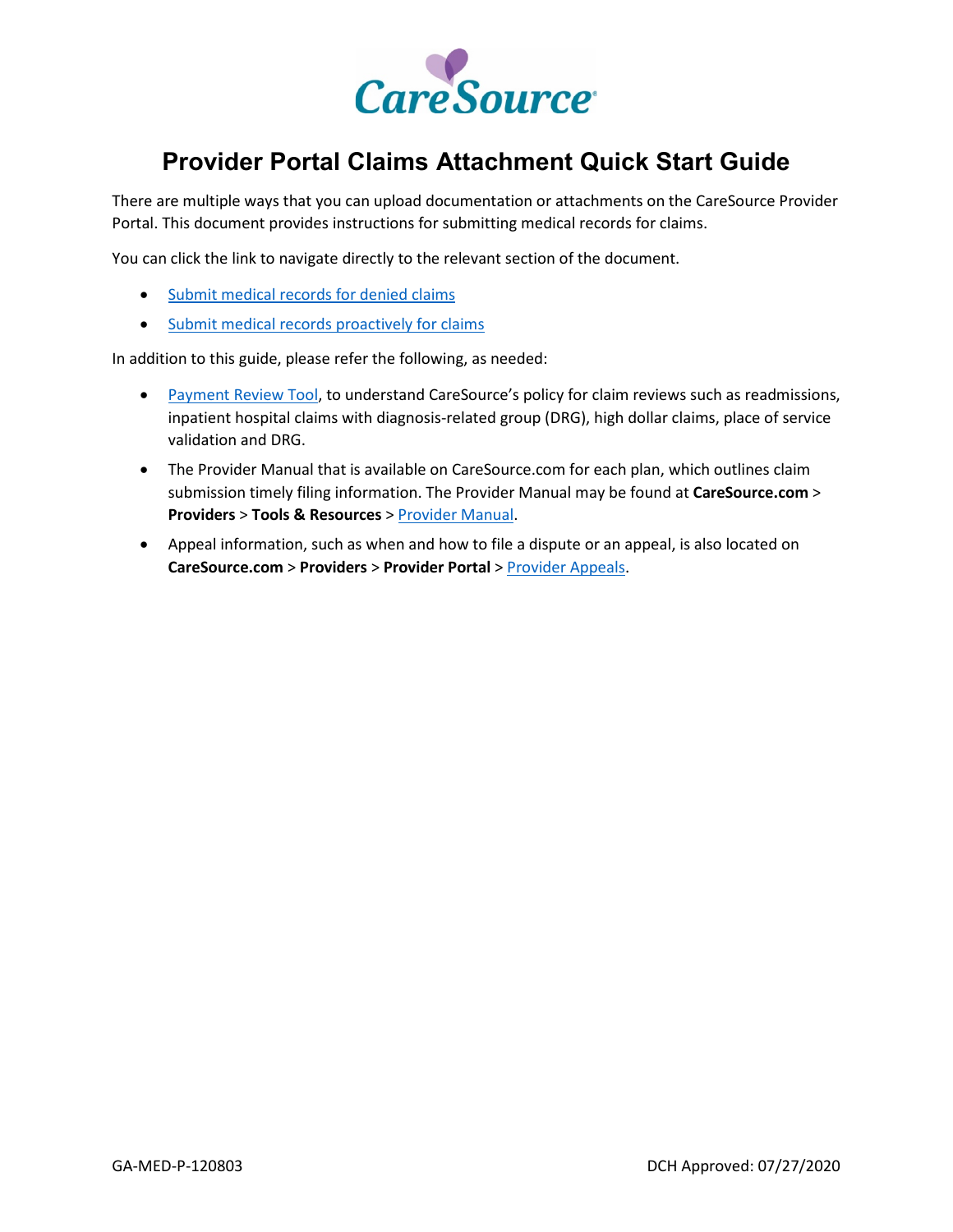

## <span id="page-1-0"></span>**SUBMIT MEDICAL RECORDS FOR DENIED CLAIMS**

A **Document Upload** tab is available on the **Claims Detail** view when a claim is denied due to missing medical records. Use this option to upload documentation instead of submitting an appeal or corrected claim.

**To upload documentation for a denied claim, do the following:**

- 1. From the left hand **Claims** menu, click **Claim Information and Attachments**. Locate the claim using one of the search criteria available on the **Claim Information and Attachments** page.
- 2. Click the **View Details** link for the denied claim.
- 3. On the **Document Upload** tab, review the reason the claim was denied and then upload the appropriate documentation. The file size is limited to 100 MB.

| Claim Detail                                                                                                |                                                                                               |                                      |                |
|-------------------------------------------------------------------------------------------------------------|-----------------------------------------------------------------------------------------------|--------------------------------------|----------------|
| <b>General Information</b>                                                                                  |                                                                                               |                                      |                |
| Claim $#$ :                                                                                                 | Homes Cold                                                                                    | Date Received:                       | 9/25/2019      |
| Adjusted From Claim #:                                                                                      | $\equiv$                                                                                      | <b>Total Amount Charged:</b>         | \$1,760.00     |
| Adjusted To Claim #:                                                                                        | $\equiv$                                                                                      | <b>Total Patient Responsibility:</b> | \$0.00         |
| Original Claim #:                                                                                           | ÷.                                                                                            | <b>Total Amount Paid:</b>            | \$744.81       |
| Patient Account #:                                                                                          | <b>PORT STEAMS</b>                                                                            | <b>Processed Date:</b>               | 10/16/2019     |
|                                                                                                             |                                                                                               | <b>Check Number:</b>                 | <b>COLLANS</b> |
|                                                                                                             |                                                                                               |                                      |                |
| Claim Detail                                                                                                |                                                                                               |                                      |                |
|                                                                                                             |                                                                                               |                                      |                |
| Table View<br>List View                                                                                     | Document Upload <sup>0</sup><br>Attached Documents                                            |                                      |                |
| Denial Reason: 8SC - Disallow; consent form required                                                        |                                                                                               |                                      |                |
|                                                                                                             |                                                                                               |                                      |                |
| Upload the signed member consent form related to the denied claim.<br>File sizes must be limited to 100 MB. |                                                                                               |                                      |                |
|                                                                                                             | Only files of types: bmp, png, tiff, jpeg, txt, pdf, xls, xlsx, doc and docx may be uploaded. |                                      |                |
| Files Uploaded:                                                                                             |                                                                                               |                                      |                |
|                                                                                                             |                                                                                               |                                      |                |

- 4. Complete the required fields (marked with a red asterisk).
- 5. Add **Notes** if needed.
- 6. Click **Submit Documents**.

#### **NOTES:**

- Submitted documentation will be reviewed according to documented guidelines.
- The documents that are uploaded will be available on the **Attached Documents** tab approximately a half hour after they are uploaded.
- Submit records that directly correspond and support the billed services that were denied. Submitting an entire medical record versus documents related to a specific stay or visit could delay the processing turnaround time.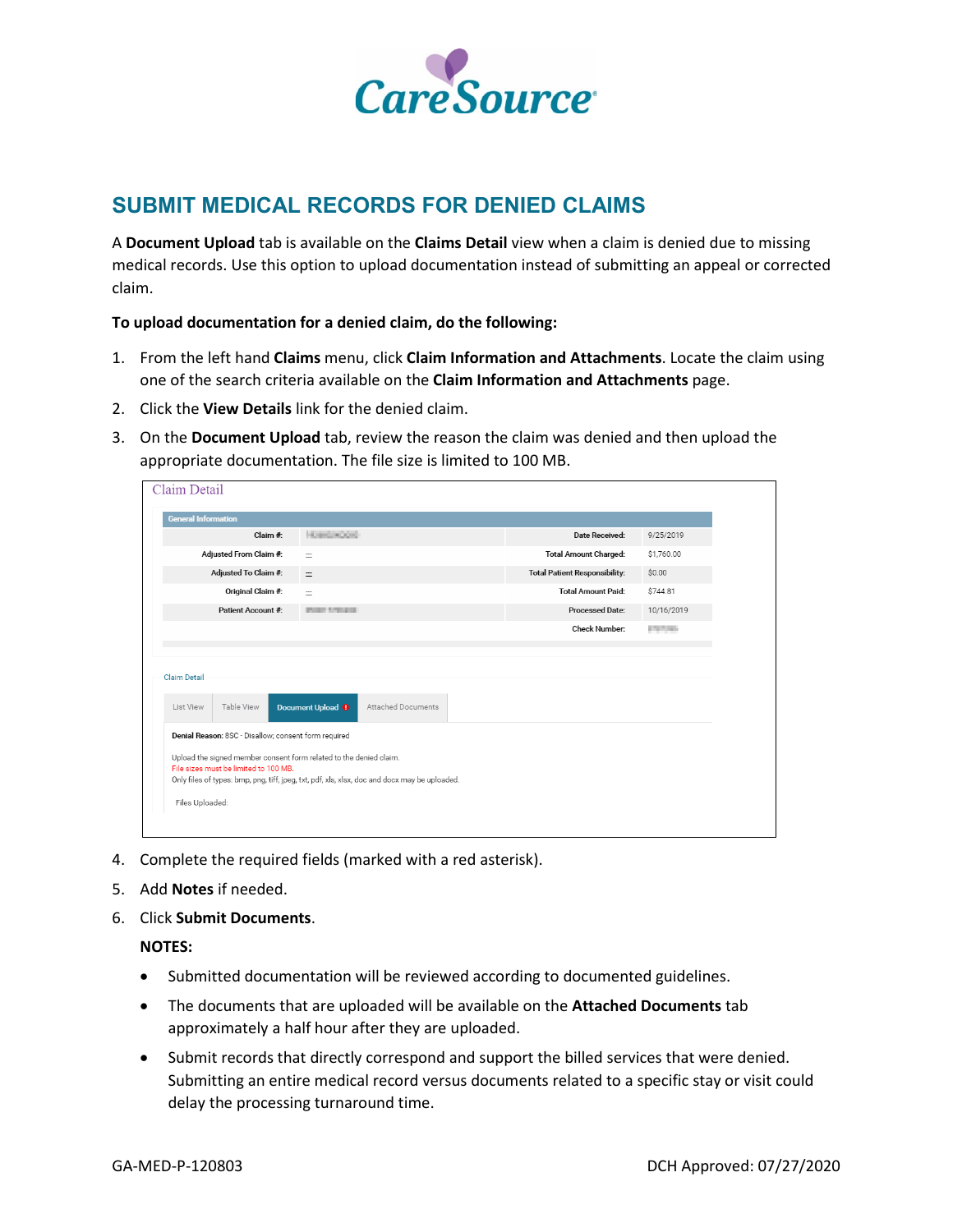

### <span id="page-2-0"></span>**SUBMIT MEDICAL RECORDS PROACTIVELY FOR CLAIMS**

If you need to submit medical records for a new claim, you can do so using the **Claim Information and Attachments** page. The attachments will be matched with member's corresponding claim so that the claim can be processed successfully.

#### **To upload medical records, do the following:**

1. From the left hand **Claims** menu, click **Claim Information and Attachments** to perform a search to locate the specific member for whom you want to upload records.

| <b>Claim Information and Attachments</b> |                    |             |              |                       |                     |                           | Please select one of the following search methods and enter the requested information to check the status of any claim you have submitted in the last 24 months. We update our claim status daily. |
|------------------------------------------|--------------------|-------------|--------------|-----------------------|---------------------|---------------------------|----------------------------------------------------------------------------------------------------------------------------------------------------------------------------------------------------|
| <b>Claim Information and Attachments</b> |                    |             |              |                       |                     |                           |                                                                                                                                                                                                    |
| CareSource Id                            | <b>Medicaid Id</b> | Member Info | Claim Number | <b>Patient Number</b> | <b>Check Number</b> | External Reference Number |                                                                                                                                                                                                    |
|                                          | Medicaid Id:       | 12345678900 |              |                       |                     |                           | Member(s) have related Claims information                                                                                                                                                          |
|                                          |                    | Search      |              |                       |                     |                           |                                                                                                                                                                                                    |

- 2. In the **Claim Summary** section, click the **Claim Attachment** tab. **NOTES**:
	- If the member does not have existing claims, this tab opens by default.
	- If you want to submit attachments for a denied claim, click the **View Details** link for the specific claim and follow the instructions to [Submit Medical records for denied claims.](#page-1-0)

| <b>Claim Summary</b>                                                                                                                                                                                                                                                                                                                                                                                                       |
|----------------------------------------------------------------------------------------------------------------------------------------------------------------------------------------------------------------------------------------------------------------------------------------------------------------------------------------------------------------------------------------------------------------------------|
|                                                                                                                                                                                                                                                                                                                                                                                                                            |
| <b>Claim Attachment</b><br>Claims                                                                                                                                                                                                                                                                                                                                                                                          |
| Use the Claim Attachment functionality to submit supporting documentation for claims.                                                                                                                                                                                                                                                                                                                                      |
| NOTE: It is best to submit your claim number along with your documentation if possible. If you do not provide your claim number with your attachment, your attachment will apply only to claims received after the receipt dat<br>For example, an attachment uploaded on 3/1/2020 will systematically apply to claims received by CareSource on or after 3/1/2020. It will not apply to claims received prior to 3/1/2020. |
| To upload attachments applicable to a previously submitted claim, you must enter the corresponding claim number when submitting the attachment to ensure systematic alignment.                                                                                                                                                                                                                                             |
| File sizes must be limited to 100 MB.<br>Only files of types: bmp, png, tiff, jpeg, txt, pdf, xls, xlsx, doc and docx may be uploaded.                                                                                                                                                                                                                                                                                     |
| Files Uploaded:                                                                                                                                                                                                                                                                                                                                                                                                            |
| patient_number.png                                                                                                                                                                                                                                                                                                                                                                                                         |
| <b>Delete Selected</b>                                                                                                                                                                                                                                                                                                                                                                                                     |

3. Click **Choose File** to locate the attachment. The file size is limited to 100 MB.

Submit records that directly correspond and support the billed services. Submitting an entire medical record versus documents related to a specific claim could delay the processing turnaround time.